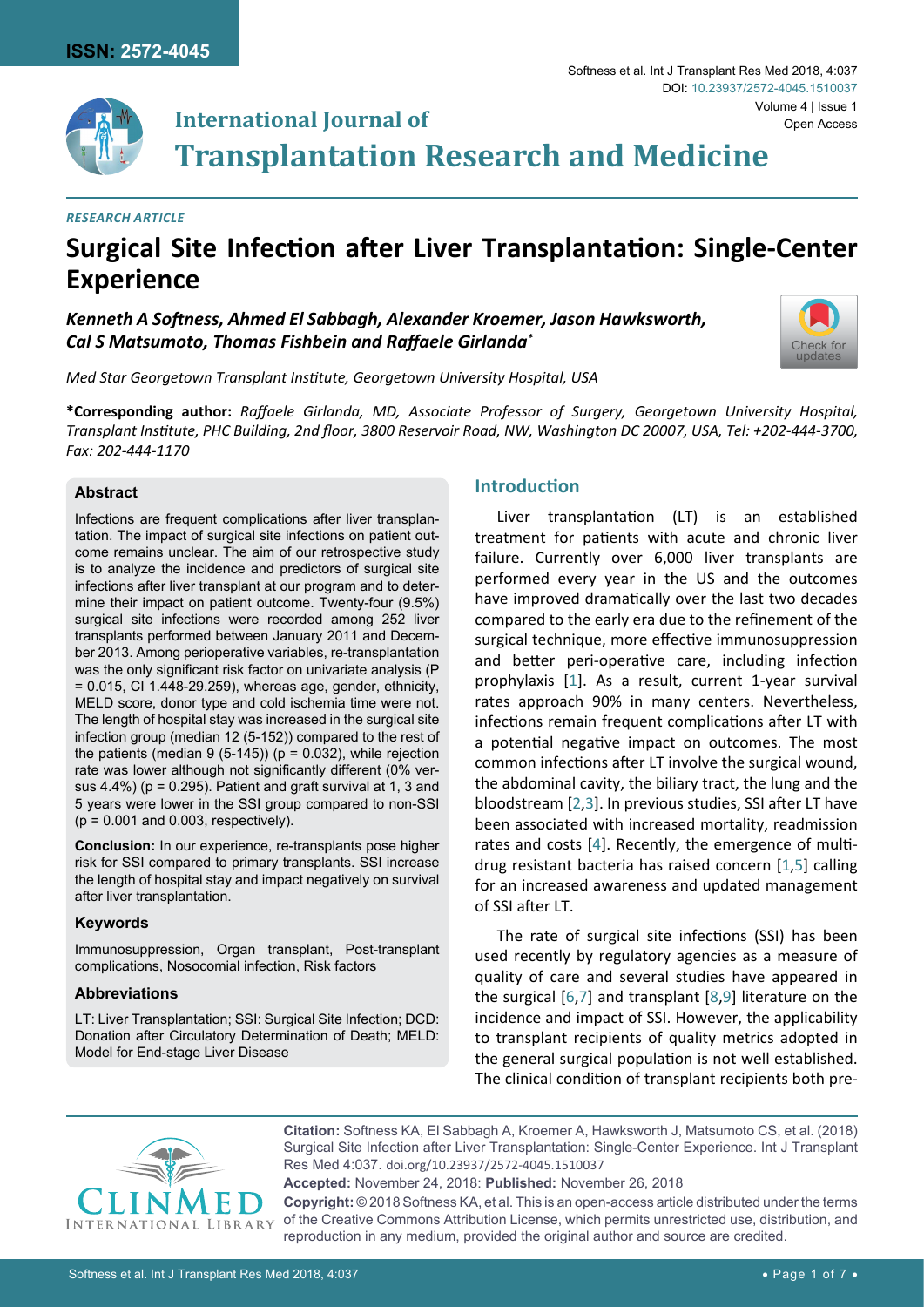and post-transplant is usually more complex than the general surgery population due to the effects of endstage organ failure, poor general medical and nutritional status, frequent pre-transplant hospitalization, use of invasive equipment and vascular access, prolonged operative time and immunosuppression. As a result, LT patients are more likely to develop SSI compared to the general surgery population. Therefore, effective strategies to prevent SSI are needed in an attempt to constantly improve outcomes after LT.

The Center for Disease Control defined SSI as infections occurring within 30 days after the operation and classified them as superficial (limited to the skin and subcutaneous tissue), deep (involving the fascial and muscle layers) or organ-space infections (extending beyond fascia and muscle layer [[10](#page-5-11)]. In the general surgery patient population, risk factors for SSI are the presence of coincident infections, pre-operative nares colonization with *S. aureus*, diabetes, cigarette smoking, obesity and the extremes of age [[11](#page-5-12)]. Additionally, four operative variables were identified by the Study of Efficacy of Nosocomial Infection Control (SENIC) as independent predictors of SSI including abdominal operation, surgical time greater than 2 hours, contaminated or dirty/infected site as well as multiple co-morbidities [[11](#page-5-12)]. In LT, the risk factors for SSI and the impact on outcomes are poorly defined.

The aim of our study is to review the experience at our program with SSI after LT and to analyze their incidence, predictors, and outcomes, including impact on survival.

#### **Experimental Procedures**

We conducted a retrospective analysis of all adult patients (age  $\geq$  18 years) undergoing primary liver transplant, re-transplantor simultaneous liver-kidney transplant at our institution between 2011 and 2013. Multi-visceral transplants (liver-small bowel, liverpancreas) were excluded. The study was approved by the Institutional Review Board.

The electronic medical records and the prospectively maintained transplant databases were reviewed to analyze the incidence, clinical presentation, microbiology, treatment and outcome of patients who experienced SSI after LT. Patients with SSI were identified by reviewing all microbiology records, operative notes, radiology reports and discharge summaries. SSI were classified according to CDC as superficial, deep and organ space [[10](#page-5-11)]. In order to capture patients with prolonged hospital stay and complex post-operative course, we included in our analysis SSI occurring up to 90 days post-LT in contrast with the 30 days post-transplant interval of the original CDC definition. Other parameters analyzed in this study included donor, recipient and operative characteristics of all patients in the cohort.

All grafts were procured with standard technique from brain-dead donors or from donation after circulatory determination of death (DCD). The recipient operation included standard vena cava replacement technique without the use of veno-venous bypass. Recipients Model for End-Stage Liver Disease (MELD) score included in this analysis represents the native calculated score without exception points.

The immunosuppression protocol consisted of tacrolimus, mycophenolate mofetil and corticosteroids. In patients with SSI the immunosuppression regimen was modified as needed on an individual basis based on the risk profile. While the tacrolimus trough levels were generally maintained unchanged, mycophenolate mofetil dose was reduced or temporarily discontinued and steroid dose was tapered.

Peri-operative anti-bacterial prophylaxis consisted of ampicillin and cefoxitin for the first 48-hours posttransplant. Anti-fungal and anti-viral prophylaxis included a combination of nystatin swish-and-swallow, micafungin, fluconazole, ganciclovir and valganciclovir for 3-6 months, depending on the risk profile. The post-transplant antimicrobial therapy was modified on an individual basis considering clinical factors and speciation of microbiology results.

The length of hospital stay was calculated from the date of transplant to the date of discharge, thus excluding any duration of hospital stay pre-transplant. SSI were diagnosed according to standard criteria (see above) and treated depending on severity. Superficial SSI were managed at the bedside with wound care and antibiotics, while deep and organ space SSI were treated either with percutaneous drainage by interventional radiology or with laparotomy and open surgical drainage, in addition to antibiotics.

#### **Statistical Analysis**

Continuous variables were expressed as median (range), categorical variables were expressed as percentage. The cumulative incidence of SSI, graft loss and death was estimated by using Kaplan-Meier method [[12](#page-5-9)]. Univariate and multivariate analysis using the Cox proportional hazard model [[13](#page-5-10)] was used to investigate the association between patient, donor and operative characteristics and development of SSI post-transplant. A similar analysis was undertaken to investigate the impact of SSI on patient and graft survival.

## **Results**

The demographic characteristics of 252 adult recipients of a LT performed at our program between January 2011 and December 2013 included in this study are reported in [\(Table 1\)](#page-2-0).

Among them, 23 (9%) patients developed 24 SSI at a median interval of 21 days (range7-88) post-LT. According to the CDC classification of surgical site infections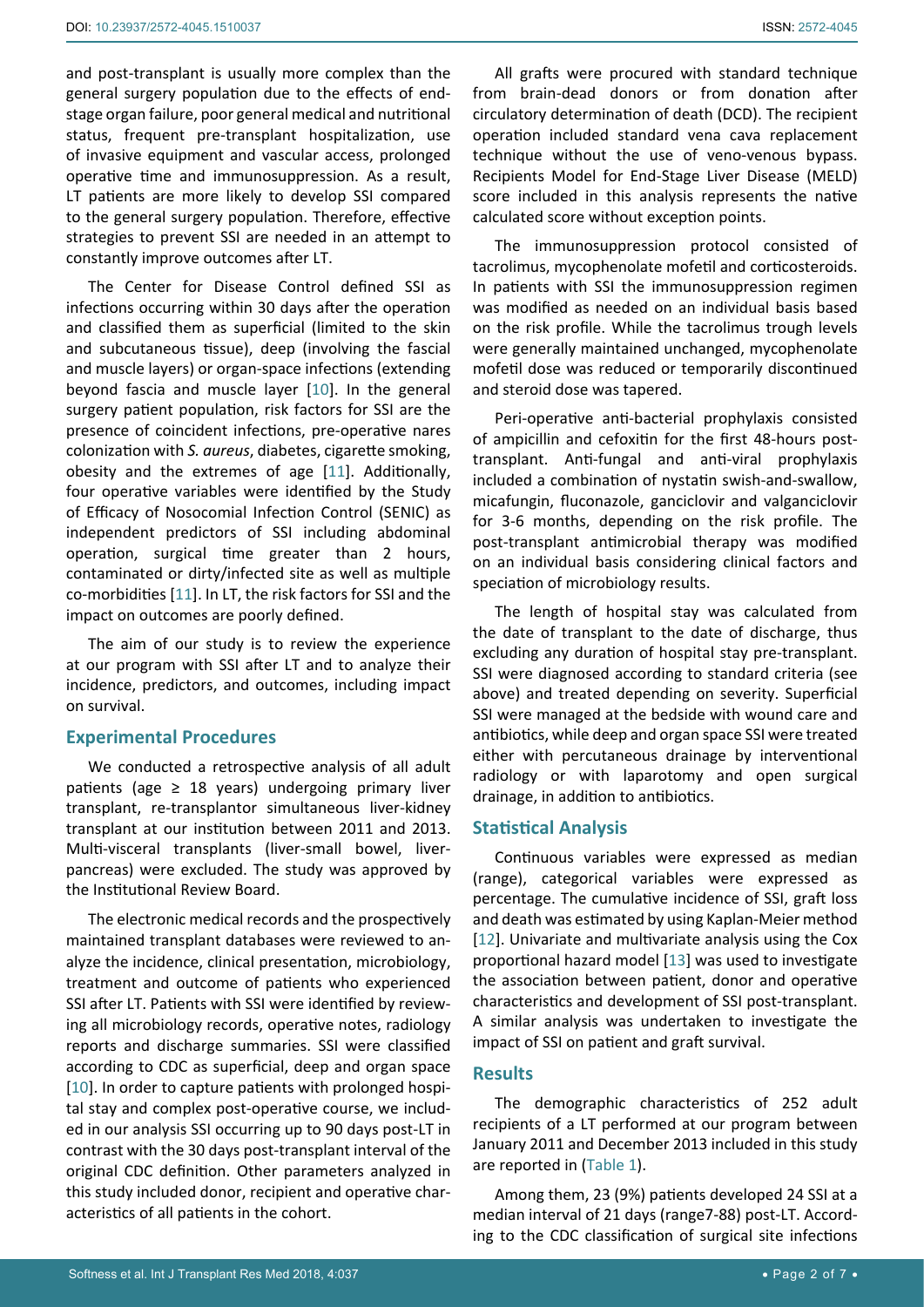<span id="page-2-0"></span>

| <b>Characteristic</b>                 | Value                   |
|---------------------------------------|-------------------------|
| Patients                              | 252                     |
| Males                                 | 178                     |
| Females                               | 74                      |
| Age, median (range)                   | 61 (22-74)              |
| Ethnicity                             |                         |
| African American                      | 67                      |
| Asian                                 | 29                      |
| Caucasian                             | 137                     |
| Hispanic                              | 15                      |
| Middle Eastern                        | 4                       |
| Indications for Transplant            |                         |
| <b>Chronic Liver Disease</b>          | 236 (94.4%)             |
| <b>Acute Liver Failure</b>            | $8(3.2\%)$              |
| Re-transplant                         | 8(3.2)                  |
| Hepatocellular Carcinoma              | 70/252 (27.8%)          |
| MELD, median (range)                  | 19 (6-45)               |
| DBD'                                  | 228/252 (90.5%)         |
| DCD**                                 | 24/252 (9.5%)           |
| Organ Type                            |                         |
| <b>Whole Liver</b>                    | 226                     |
| Liver/Kidney                          | 18                      |
| Split Liver                           | 7                       |
| Domino                                | 1                       |
| Cold Ischemia Time, median<br>(range) | 5.85 hours (1.78-16.98) |

'DBD: Donation after neurologic determination of death; "DCD: Donation after determination of death by circulatory criteria.

(see Methods), there were 8 (33%) superficial, 4 (17%) deep and 12 (50%) organ space SSI. The clinical presentation, microbiology results and treatment course for each SSI are reported in [\(Table 2\)](#page-2-1).

Microbiology culture results were available for 21 of 24 infections. Based on culture results, the infection was polymicrobial in 13/252 (5%) and monomicrobial in 8 (3%) patients. The remaining 3 patients were treated empirically for a culture-negative symptomatic SSI based on clinical presentation.

In addition to antimicrobial therapy, 13 (5%) patients required an invasive procedure for the treatment of SSI: 7 (3%) patients underwent percutaneous drainage by interventional radiology and 6 (2%) patients required re-operation. No patient died or lost the graft due to SSI in this cohort.

Among donor, recipient and operative characteristics, re-transplantation was associated with increased risk of SSI on univariate ( $p = 0.015$ ) analysis (HR = 6.51 (1.448-29.259)), while other variables such as age, gender, race, MELD score, DCD status and cold ischemia time were not significantly different between patients who experienced SSI versus not ([Table 3](#page-3-0)).

The duration of hospital stay was longer in patients with SSI (median 12 days (5-152)) compared to non-SSI

|                       | able <b>2.</b> Ourgiour site imoctions.                                          |                                                                        |
|-----------------------|----------------------------------------------------------------------------------|------------------------------------------------------------------------|
| <b>Type</b>           | <b>Microbe</b>                                                                   | <b>Treatment</b>                                                       |
| Superficial $(n = 8)$ | Rare Corynebacterium/Alpha Hemolytic Strep and                                   | Bedside wound care and antibiotics                                     |
|                       | Veilonella spp Gram neg anaerobic cocci                                          |                                                                        |
|                       | VRE/Gm- Rods/E. Cloacae                                                          | Bedside wound care and antibiotics                                     |
|                       | E. coli                                                                          | Bedside wound care and antibiotics                                     |
|                       | Enterobacter/Coag Neg Staph                                                      | Antibiotics                                                            |
|                       | Proteus mirabilis                                                                | Antibiotics                                                            |
|                       | S. aureus                                                                        | Bedside wound care and antibiotics                                     |
|                       | Culture negative symptomatic infection                                           | <b>Empiric antibiotics</b>                                             |
|                       | Rare E fecium, few Coag Negative Staph                                           | Antibiotics                                                            |
| Deep $(n = 4)$        | Klebsiella/Pseudomonas                                                           | IR drainage and antibiotics                                            |
|                       | Pseudomonas/Gm + Cocci/Entercobacter                                             | Operative wound debridement and antibiotics                            |
|                       | Pseudomonas/Corynebacterium spp, /Enterococcus                                   | Operative wound debridement and antibiotics                            |
|                       | <b>MRSA</b>                                                                      | Operative wound debridement and antibiotics                            |
|                       | Organ Space ( $n = 12$ ) Culture negative symptomatic abdominal fluid collection | IR drainage                                                            |
|                       | pl fluid S. epidermidis and S. capitis                                           | IR drainage and antibiotics                                            |
|                       | Pseudomonas/Gm-Rods                                                              | Laparotomy for repair of bowel perforation and<br>antibiotics          |
|                       | Rare Coag Negative Staph                                                         | Re-laparotomy for evacuation of hematoma<br>and antibiotics            |
|                       | Candida tropicalis                                                               | IR drainage and antifungals                                            |
|                       | Enterococcus faecium                                                             | Laparotomy and antibiotics                                             |
|                       | E. faecalis/Gm- + rods                                                           | IR drainage and antibiotics                                            |
|                       | VRE and multidrug resistant K pneumonia                                          | Paracentesis and antibiotics                                           |
|                       | C. albicans, C. glabrata                                                         | Paracentesis and antifungals                                           |
|                       | VRE/Gm + Cocci                                                                   | IR drainage, endoscopic stent for biliary<br>stricture and antibiotics |
|                       | Cryptococcus                                                                     | IR drainage and antifungals                                            |
|                       | Fever and abdominal fluid collection (no culture)                                | <b>Empiric antibiotics</b>                                             |

<span id="page-2-1"></span>**Table 2:** Surgical site infections.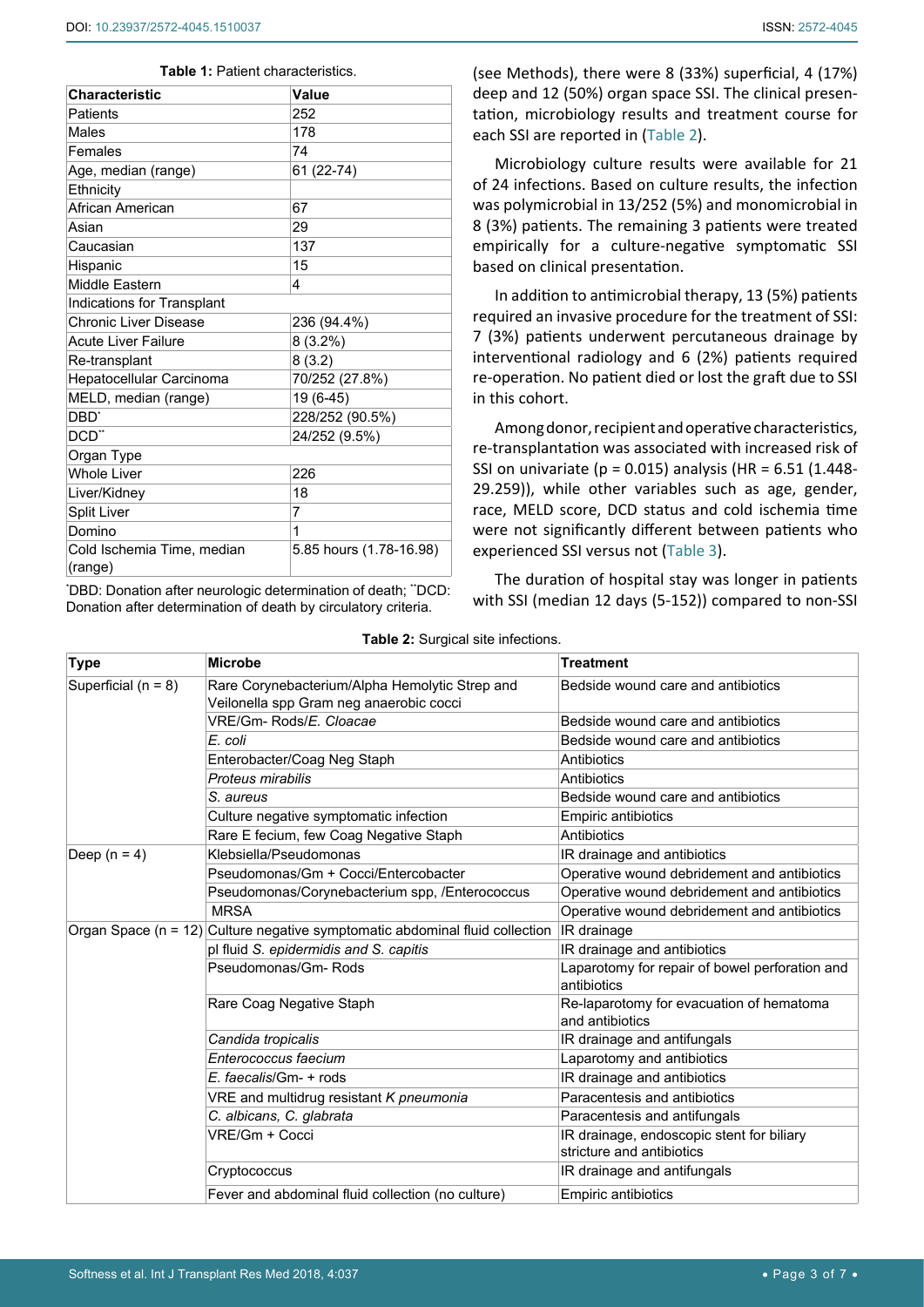| Variable            | <b>Number</b> | Univariate analysis  | HR    | <b>HR (95% CI)</b> |
|---------------------|---------------|----------------------|-------|--------------------|
| Recipient           |               | $P = 0.837$          | 1.004 | $(0.966 - 1.044)$  |
| Age $> 60$          |               |                      |       |                    |
| Age $< 60$          |               |                      |       |                    |
| Sex                 |               |                      |       |                    |
| Male                |               | $P = 0.722$          | 1.176 | $(0.481 - 2.879)$  |
| Female              |               |                      |       |                    |
| Ethnicity           |               |                      |       |                    |
| African American    | 66            | $P = 0.072$          | 0.303 | $(0.083 - 1.111)$  |
| Caucasian           | 137           |                      |       |                    |
| Hispanic<br>15      |               | 0.53<br>$P = 0.557$  |       | $(0.064 - 4.417)$  |
| Middle Eastern<br>4 |               | $P = 0.398$<br>2.731 |       | $(0.266 - 27.987)$ |
| Other               |               | $P = 1.000$          |       |                    |
| <b>MELD</b>         |               |                      | 1.019 | $(0.976 - 1.065)$  |
| Indication          |               |                      |       |                    |
| 8<br>ReTx           |               | $P = 0.015$          | 6.51  | $(1.448 - 29.259)$ |
| Acute               | 7             | $P = 0.592$          | 1.808 | $(0.207 - 15.774)$ |
| Chronic (reference) | 237           |                      |       |                    |
| <b>DCD</b>          |               |                      |       |                    |
| Yes                 | 22            | $P = 0.418$          | 0.429 | $(0.055 - 3.335)$  |
| No                  | 230           |                      |       |                    |
| <b>CIT</b>          |               | $P = 0.736$          | 1.001 | $(0.966 - 1.005)$  |

<span id="page-3-0"></span>**Table 3:** Risk factors for surgical site infections.

Risk Factors for Surgical Site Infections (SSI): Results of our univariate analysis to identify predictors of SSI. Among the donor, recipient and operative characteristics analyzed utilizing the cox regression model- only re-transplantation was associated with a significantly increased risk of SSI (P = 0.015).

<span id="page-3-1"></span>

| <b>Table 4: Outcomes.</b> |
|---------------------------|
|---------------------------|

| <b>Characteristics</b>    | Total ( $N = 252$ )  | SSI group ( $N = 24$ ) | Non SSI group ( $N = 228$ ) | P value     |  |
|---------------------------|----------------------|------------------------|-----------------------------|-------------|--|
| Follow up period (months) | 47.33 (0.53 - 68.93) | 41.61 (1.28 - 65.81)   | 47.43 (0.53 - 68.93)        | $P = 0.128$ |  |
| Overall mortality         | 51 (20.2%)           | 10 (41.7%)             | 41 (18%)                    | $P = 0.006$ |  |
| Overall survival          |                      |                        |                             |             |  |
| 1 Year                    | 84%                  | 58%                    | 86%                         | $P = 0.001$ |  |
| 3 Year                    | 80%                  | 58%                    | 82%                         |             |  |
| 5 Year                    | 79%                  | 58%                    | 81%                         |             |  |
| Overall graft loss        | 54 (21.4%)           | 10 (41.7%)             | 44 (19.3%)                  | $P = 0.011$ |  |
| Overall graft survival    |                      |                        |                             |             |  |
| 1 Year                    | 82%                  | 58%                    | 85%                         | $P = 0.003$ |  |
| 3 Year                    | 78%                  | 58%                    | 80%                         |             |  |
| 5 Year                    | 78%                  | 58%                    | 80%                         |             |  |

Impact of Surgical Site Infection (SSI) on rejection rate and length of stay: We can conclude that SSI is not a significant risk factor for rejection, however SSI does significantly prolong hospital stay.

patients (9 days (5-145),  $p = 0.032$ ). We also concluded that SSI is not a significant risk factor for rejection, which was of particular interest to us considering that patients with clinical suspicion for infection have their immunosuppression reduced ([Table 4](#page-3-1)).

There were 10/252 (4%) episodes of biopsy-proven acute cellular rejection in the present cohort during the study period of 90-days post-transplant, none of which occurred in patients with SSI.

After a median follow-up of 47 months, patient survival at 1, 3, 5 years was 84%, 80% and 79%. Survival in the SSI group was significantly different from survival in the non-SSI group at 1, 3 and 5 years. ( $p = 0.006$ ). Similarly, graft survival was inferior in SSI patients (58% 58%, 58% at 1, 3, 5 years) compared to non-SSI (85%, 80%, 80%, p = 0.003) [\(Figure 1](#page-4-0)).

## **Discussion**

In this retrospective study we found that the current incidence of SSI at our program is 9.5%. In our series, 24 SSI occurred in 23/252 patients after LT. One patient developed two SSI's caused by different microorganisms: a superficial wound infection on day 18 and abdominal fluid collection on day 44 growing corynebacterium and alpha-hemolytic streptococcus.

Previous studies from other centers reported the frequency of SSI after LT between 8 and 37% and the variability is likely due to different definitions and patient selection [[4](#page-5-3),[14-](#page-5-13)[18](#page-5-14)].

SSI as classified by the CDC National Nosocomial Infection Surveillance system occur within 30 days of surgery. However, in our data collection we broadened the post-LT interval to 90 days after LT instead of only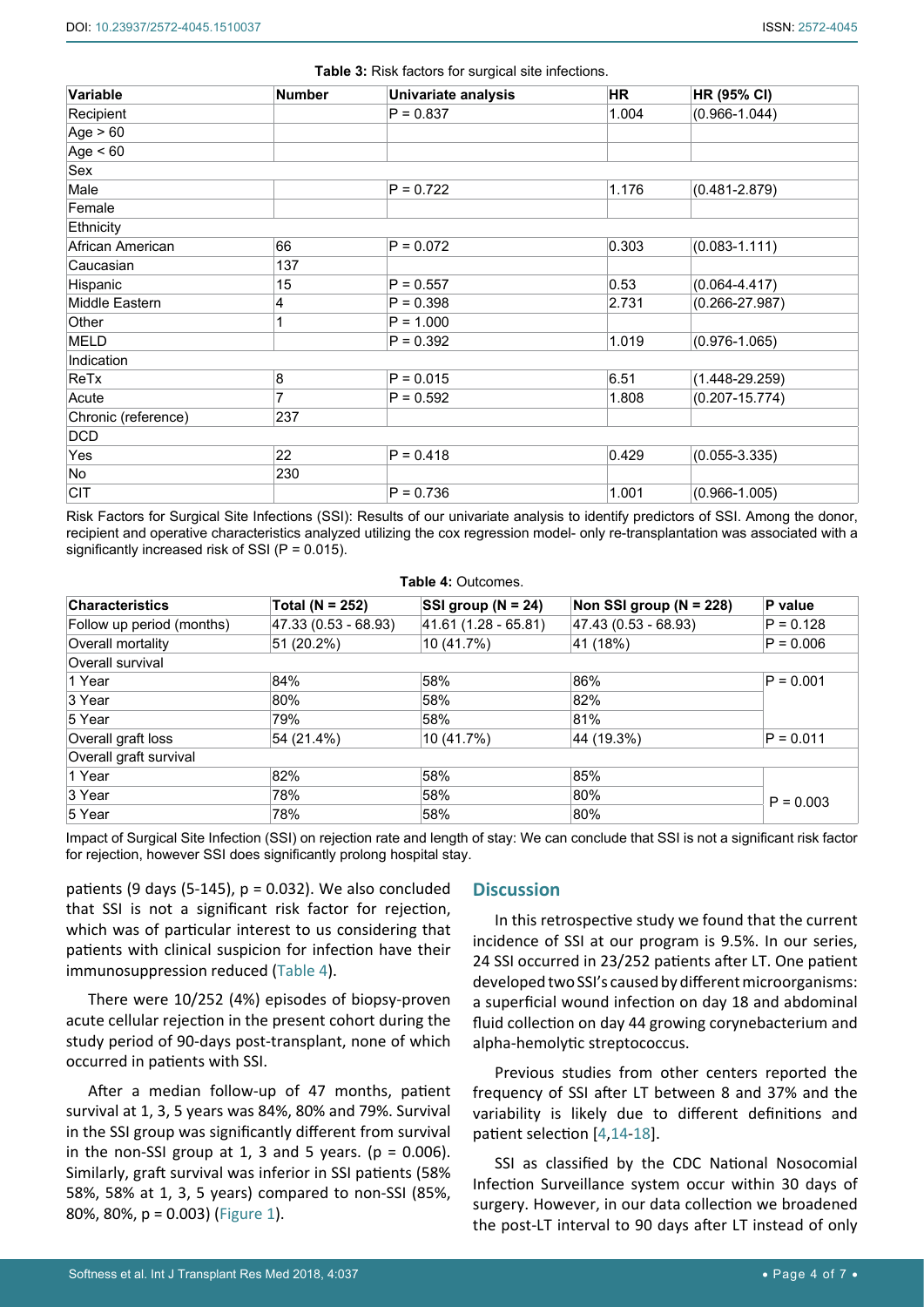<span id="page-4-0"></span>

Outcomes: Survival and graft loss cumulative incidence was estimated using the Kaplan Meier Method comparing the surgical site infection (SSI) and non SSI groups and found that mortality, overall survival of both patients and grafts was significantly different between the two groups.

the first 30 days in order to capture late infections occurring in patients with prolonged post-LT course. Unlike in most elective general surgery operations, the recovery period after LT can be prolonged and complicated, occasionally extending for several weeks, especially in high MELD patients due to the advanced disease state of transplant candidates and the associate multi-organ system involvement, such as acute kidney injury and others. As a result, in such debilitated patients, SSI may occur beyond the first 30 post-operative days and would not be captured by the current definition. We believe that the expansion of the post-LT period of surveillance for SSI to 90 days more accurately reflect the severity of their disease and more reliably captures relevant infections that would have otherwise not been included. Other studies adopted this wider post-LT interval up to 90 days [[19](#page-5-17)] including the very first study on this subject where the study interval was extended up to one-year post-LT [[16\]](#page-5-15). The current low rate of SSI in our experience results from a combination of effective peri-operative infection prophylaxis, close patient monitoring and individualized immunosuppression management. However, their frequency remains higher compared with the incidence of SSI in the general surgery population reported between 2-4% [[10](#page-5-11)] highlighting, among other factors, the impact of the immunosuppression state on the increased risk of infection.

In addition to immunosuppression, several operative characteristics, including the length of operative time, impact on the risk of SSI after LT. Previous studies emphasized that the risk of surgical site infection can be stratified based on operative time [[20](#page-5-18)]. Our length of operative time for LT is usually between 4-6 hours depending on the complexity of the case (data not reported) and this duration of the operation is significantly longer compared to the threshold of 2 hours previously reported in general surgery patients [[11\]](#page-5-12).

Other transplant-specific risk factors for intraabdominal infection post-LT have been identified including the type of biliary anastomosis (duct-toduct versus roux-en-y hepatico-jejunostomy, due to the putative protective effect of preserving the native Sphincter of Oddi) and the occurrence of hepatic artery thrombosis post-LT [[9](#page-5-8),[21](#page-6-0)]. Several other risk factors for SSI in LT recipients that have been reported include surgical complexity, poor nutritional status, comorbidities, frequent prolonged pre-transplant hospital stay, invasive procedures and use of intra-vascular catheters. Some of these factors are in common with patients undergoing non-transplant liver surgery whose reported incidence of SSI varies between 7 and 27%, attributed to hypoalbuminemia, dialysis, operative time and extent of liver resection [[22](#page-6-1)]. In turn, these factors lead to increased risk of colonization with multi-drugresistant organisms [[23\]](#page-6-2).

Other significant findings of our study are the increased length of stay and negative impact of SSI on survival. Prior studies reported that SSI after LT are associated with significant increase in resource utilization. In a multicenter study that examined 916 LT cases between 1990-1995, patients who developed SSI (292/916) incurred an extra \$160,000 in extra charges had 24 extra hospital stays on average. Further, SSI was the single most impactful factor on resource utilization when considering the cost of LT [\[16](#page-5-15)].

In our series the median length of stay was 4 days longer in the SSI group compared to non SSI. This has a direct impact on costs. A prior group reported that SSI patients were five times more likely to get readmitted to the hospital and twice as likely to die [[15\]](#page-5-16).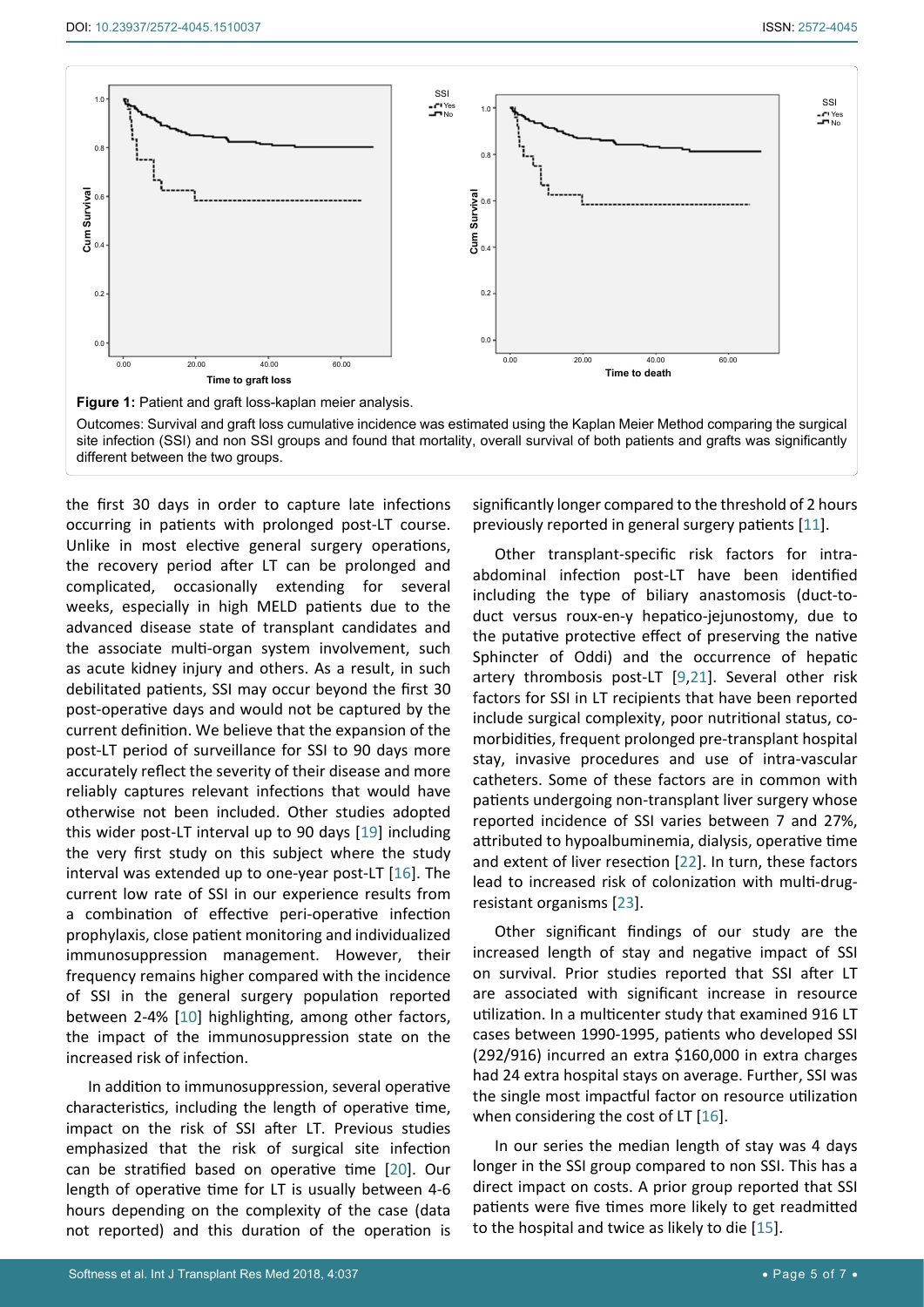In addition to increasing costs, SSI also impact patient outcomes. In our experience SSI has a significant impact on patient and graft survival. This is in line with prior studies that showed that transplant patients with SSI are more likely to lose their graft, with a relative risk of graft loss or death within one year of transplant of 2.95. In the same study, the risk of graft loss or death was even greater when considering only deep or organspace infections [[4](#page-5-3)]. There is no general consensus on the most effective prevention strategy for SSI since many observations from prior studies are centerspecific. According to the Cochrane Database Review from Almeida, et al. in 2015, no particular antibiotic prophylactic regimen has been identified so far to prevail over other regimens.

The strength in our study comes from a uniform protocol of single-center experience, a unified team of transplant surgeons and staff, infectious disease and transplant hepatology consultants. The detailed chart review was performed by a single investigator, ensuring all charts were reviewed in the same detailed and systematic fashion. The single-center experience is also a limitation of the study, in that it limits the overall number of patients that can be analyzed. Our results are therefore difficult to generalize to other programs. The limited sample size prevented a more meaningful multivariate analysis which would have allowed us to identify potential causal relationships between certain characteristics and SSI. The retrospective nature of this chart review may have also failed to identify certain empirically treated infections that lacked proper documentation. Finally, we did not evaluate the impact of induction immunosuppression on SSI.

In conclusion, patients undergoing re-transplantation are at a significantly increased risk for infections. SSI prolong the hospital stay and impact negatively on survival. Future studies are needed to identify independent predictors of surgical site infection and to design effective preventive strategies.

#### **Acknowledgment**

We are indebted to our Infectious Disease, Hepatology and Pharmacy colleagues and to the team of nurses and advanced care providers for excellent patient care.

#### **References**

- <span id="page-5-0"></span>1. [Singh N \(1997\) Infections in solid-organ transplant](https://www.ncbi.nlm.nih.gov/pubmed/9343625)  [recipients. Am J Infect Control 25: 409-417.](https://www.ncbi.nlm.nih.gov/pubmed/9343625)
- <span id="page-5-1"></span>2. Bennett JE, Dolin R, Blaser MJ (2014) Mandell, douglas, and bennett's principles and practice of infectious diseases. Elsevier Health Sciences.
- <span id="page-5-2"></span>3. [Culver DH, Horan TC, Gaynes RP, Martone WJ, Jarvis](https://www.ncbi.nlm.nih.gov/pubmed/1656747)  [WR, et al. \(1991\) Surgical wound infection rates by wound](https://www.ncbi.nlm.nih.gov/pubmed/1656747)  [class, operative procedure, and patient risk index. National](https://www.ncbi.nlm.nih.gov/pubmed/1656747)  [nosocomial infections surveillance system. Am J Med 91:](https://www.ncbi.nlm.nih.gov/pubmed/1656747)  [152S-157S.](https://www.ncbi.nlm.nih.gov/pubmed/1656747)
- <span id="page-5-3"></span>4. [Hellinger WC, Crook JE, Heckman MG, Diehl NN,](https://www.ncbi.nlm.nih.gov/pubmed/19424041)  [Shalev JA, et al. \(2009\) Surgical site infection after liver](https://www.ncbi.nlm.nih.gov/pubmed/19424041)  [transplantation: Risk factors and association with graft loss](https://www.ncbi.nlm.nih.gov/pubmed/19424041)  [or death. Transplantation 87: 1387-1393.](https://www.ncbi.nlm.nih.gov/pubmed/19424041)
- <span id="page-5-4"></span>5. [Viehman JA, Clancy CJ, Clarke L, Shields RK, Silveira FP, et](https://www.ncbi.nlm.nih.gov/pubmed/27479167)  [al. \(2016\) Surgical site infections after liver transplantation:](https://www.ncbi.nlm.nih.gov/pubmed/27479167)  [Emergence of multidrug-resistant bacteria and implications](https://www.ncbi.nlm.nih.gov/pubmed/27479167)  [for prophylaxis and treatment strategies. Transplantation](https://www.ncbi.nlm.nih.gov/pubmed/27479167)  [100: 2107-2114.](https://www.ncbi.nlm.nih.gov/pubmed/27479167)
- <span id="page-5-5"></span>6. [Calderwood MS, Kleinman K, Huang SS, Murphy MV,](https://www.ncbi.nlm.nih.gov/pubmed/27517331)  [Yokoe DS, et al. \(2017\) Surgical site infections: Volume](https://www.ncbi.nlm.nih.gov/pubmed/27517331)[outcome relationship and year-to-year stability of](https://www.ncbi.nlm.nih.gov/pubmed/27517331)  [performance rankings. Med Care 55: 79-85.](https://www.ncbi.nlm.nih.gov/pubmed/27517331)
- <span id="page-5-6"></span>7. [Kirkland KB, Briggs JP, Trivette SL, Wilkinson WE, Sexton](https://www.ncbi.nlm.nih.gov/pubmed/10580621)  [DJ \(1999\) The impact of surgical-site infections in the 1990s:](https://www.ncbi.nlm.nih.gov/pubmed/10580621)  [Attributable mortality, excess length of hospitalization, and](https://www.ncbi.nlm.nih.gov/pubmed/10580621)  [extra costs. Infect Control Hosp Epidemiol 20: 725-730.](https://www.ncbi.nlm.nih.gov/pubmed/10580621)
- <span id="page-5-7"></span>8. [Wade JJ, Rolando N, Hayllar K, Philpott-Howard J, Casewell](https://www.ncbi.nlm.nih.gov/pubmed/7737639)  [MW, et al. \(1995\) Bacterial and fungal infections after liver](https://www.ncbi.nlm.nih.gov/pubmed/7737639)  [transplantation: An analysis of 284 patients. Hepatology](https://www.ncbi.nlm.nih.gov/pubmed/7737639)  [21: 1328-1336.](https://www.ncbi.nlm.nih.gov/pubmed/7737639)
- <span id="page-5-8"></span>9. Kusne S (2008) Regarding the risk for development of surgical site infections and bacterial prophylaxis in liver transplantation. Liver Transpl 14: 747-749.
- <span id="page-5-11"></span>10. [Centers for Disease Control and Prevention. Surgical site](https://www.cdc.gov/infectioncontrol/guidelines/ssi/index.html)  [infection.](https://www.cdc.gov/infectioncontrol/guidelines/ssi/index.html)
- <span id="page-5-12"></span>11. [Mangram AJ, Horan TC, Pearson ML, Silver LC, Jarvis](https://www.ncbi.nlm.nih.gov/pubmed/10219875)  [WR \(1999\) Guideline for prevention of surgical site](https://www.ncbi.nlm.nih.gov/pubmed/10219875)  [infection,1999. Hospital Infection Control Practices Advisory](https://www.ncbi.nlm.nih.gov/pubmed/10219875)  [Committee. Infect Control Hosp Epidemiol 20: 250-278.](https://www.ncbi.nlm.nih.gov/pubmed/10219875)
- <span id="page-5-9"></span>12. [Kaplan EL, Meier P \(1958\) Nonparametric estimation from](https://www.jstor.org/stable/2281868?seq=1#page_scan_tab_contents)  [incomplete observations. American Statistical Association](https://www.jstor.org/stable/2281868?seq=1#page_scan_tab_contents)  [53: 457-481.](https://www.jstor.org/stable/2281868?seq=1#page_scan_tab_contents)
- <span id="page-5-10"></span>13. [Cox DR \(1992\) Regression models and life-tables. In:](https://www.nuffield.ox.ac.uk/users/cox/cox106.pdf)  [Breakthroughs in statistics. Springer, New York, 527-541.](https://www.nuffield.ox.ac.uk/users/cox/cox106.pdf)
- <span id="page-5-13"></span>14. [Almeida RA, Hasimoto CN, Kim A, Hasimoto EN, El Dib](https://www.ncbi.nlm.nih.gov/pubmed/26637264)  [R \(2015\) Antibiotic prophylaxis for surgical site infection](https://www.ncbi.nlm.nih.gov/pubmed/26637264)  [in people undergoing liver transplantation. Cochrane](https://www.ncbi.nlm.nih.gov/pubmed/26637264)  [Database Syst Rev.](https://www.ncbi.nlm.nih.gov/pubmed/26637264)
- <span id="page-5-16"></span>15. [Hellinger WC, Heckman MG, Crook JE, Taner CB,](https://onlinelibrary.wiley.com/doi/full/10.1111/j.1600-6143.2011.03644.x)  [Willingham DL, et al. \(2011\) Association of surgeon with](https://onlinelibrary.wiley.com/doi/full/10.1111/j.1600-6143.2011.03644.x)  [surgical site infection after liver transplantation. Am J](https://onlinelibrary.wiley.com/doi/full/10.1111/j.1600-6143.2011.03644.x)  [Transplant 11: 1877-1884.](https://onlinelibrary.wiley.com/doi/full/10.1111/j.1600-6143.2011.03644.x)
- <span id="page-5-15"></span>16. [Hollenbeak CS, Alfrey EJ, Souba WW \(2001\) The effect of](https://www.ncbi.nlm.nih.gov/pubmed/11490376)  [surgical site infections on outcomes and resource utilization](https://www.ncbi.nlm.nih.gov/pubmed/11490376)  [after liver transplantation. Surgery 130: 388-395.](https://www.ncbi.nlm.nih.gov/pubmed/11490376)
- 17. [Freire MP, Soares Oshiro IC, Bonazzi PR, Guimarães T,](https://www.ncbi.nlm.nih.gov/pubmed/23744748)  [Ramos Figueira ER, et al. \(2013\) Surgical site infections in](https://www.ncbi.nlm.nih.gov/pubmed/23744748)  [liver transplant recipients in the model for end-stage liver](https://www.ncbi.nlm.nih.gov/pubmed/23744748)  [disease era: An analysis of the epidemiology, risk factors,](https://www.ncbi.nlm.nih.gov/pubmed/23744748)  [and outcomes. Liver Transpl 19: 1011-1019.](https://www.ncbi.nlm.nih.gov/pubmed/23744748)
- <span id="page-5-14"></span>18. [Avkan-Oguz V, Unek T, Firuzan E, Ozbılgın M, Egelı T, et](https://www.sciencedirect.com/science/article/pii/S0041134515003723)  [al. \(2015\) Bacterial pathogens isolated in liver transplant](https://www.sciencedirect.com/science/article/pii/S0041134515003723)  [recipients with surgical site infection and antibiotic](https://www.sciencedirect.com/science/article/pii/S0041134515003723)  [treatment. Transplantation Proceedings 47: 1495-1498.](https://www.sciencedirect.com/science/article/pii/S0041134515003723)
- <span id="page-5-17"></span>19. [Horan TC, Andrus M, Dudeck MA \(2008\) CDC/NHSN](https://www.ncbi.nlm.nih.gov/pubmed/18538699)  [surveillance definition of health care-associated infection](https://www.ncbi.nlm.nih.gov/pubmed/18538699)  [and criteria for specific types of infections in the acute care](https://www.ncbi.nlm.nih.gov/pubmed/18538699)  [setting. Am J Infect Control 36: 309-332.](https://www.ncbi.nlm.nih.gov/pubmed/18538699)
- <span id="page-5-18"></span>20. [Leong G, Wilson J, Charlett A \(2006\) Duration of operation](https://www.ncbi.nlm.nih.gov/pubmed/16698117)  [as a risk factor for surgical site infection: Comparison of](https://www.ncbi.nlm.nih.gov/pubmed/16698117)  [English and US data. J Hosp Infect 63: 255-262.](https://www.ncbi.nlm.nih.gov/pubmed/16698117)